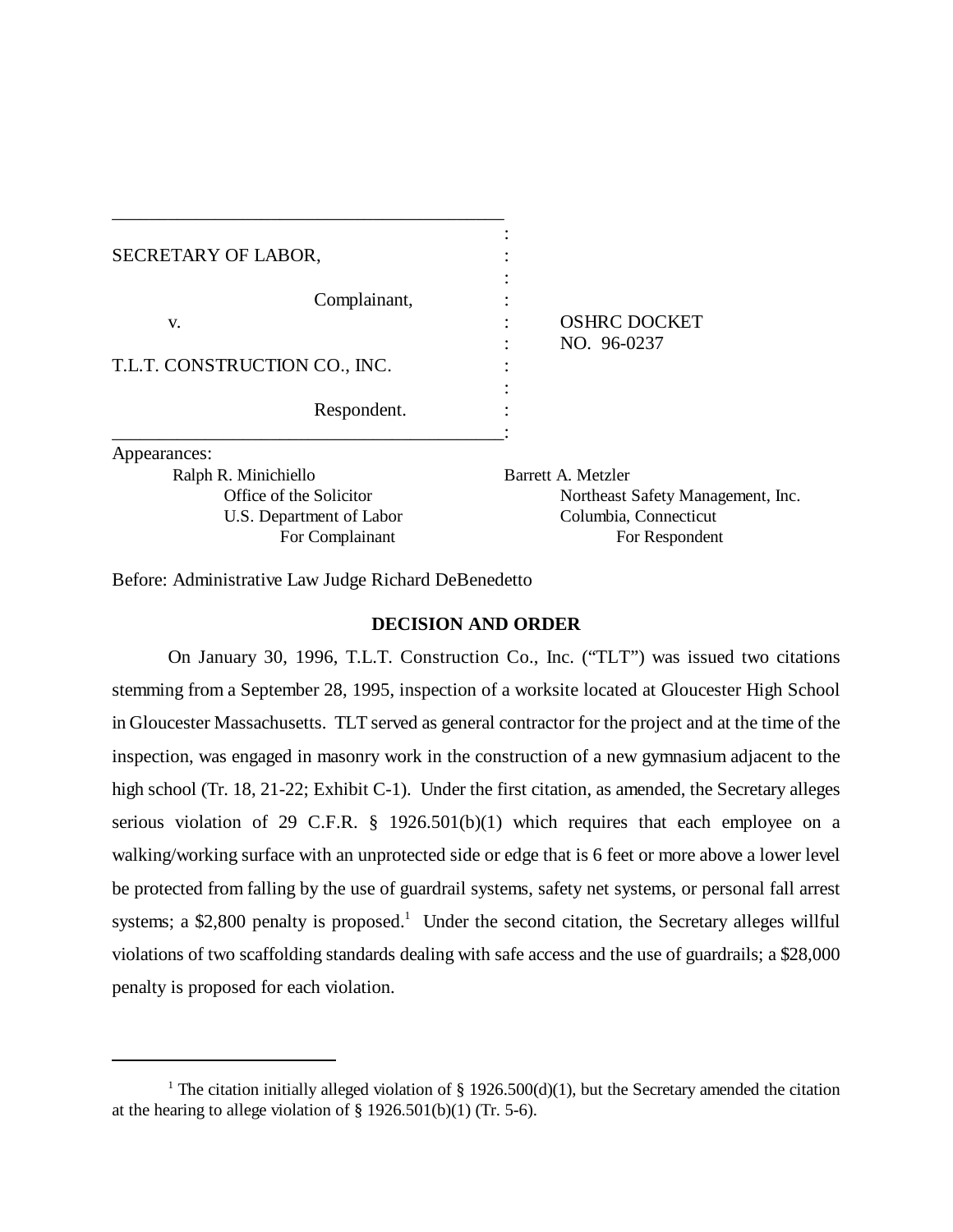# **OPEN-SIDED FLOOR**

The first citation charges that TLT violated  $\S$  1926.501(b)(1) by failing to provide fall protection for employees working and walking near an open-sided floor that measured at least six feet above ground level. John Yanovitch, the compliance officer who conducted the inspection, testified that a 25 to 30-foot-wide unguarded floor opening was located between the new gymnasium and the high school; he measured the opening as six feet deep at one end and nine feet deep at the other end (Tr. 78-80, 146-47; Exhibits C-9, C-10  $&$  C-11). According to Yanovitch, the difference in height was due to the fact that the ground at the six-foot end had not yet been excavated for the placement of a new wall (Tr. 151-52).

In addition to debris strewn throughout the area, building materials and equipment, such as cinder blocks and welding machines, were located around the floor opening (Tr. 82-83; Exhibits C-9, C-10 & C-11). During the inspection, Yanovitch observed an employee adjust a welding machine located four feet from the edge of the open-sided floor, then walk along the floor about three to four feet from the edge (Tr. 82-83; Exhibit C-11).<sup>2</sup> Without guardrails around the floor opening, employees working in this area could have tripped over the debris and/or inadvertently fallen into the opening, sustaining serious injury (Tr. 83-84).

TLT does not dispute that the open-sided floor was not guarded, but contends, based upon the testimony of its masonry foreman, that Yanovitch's measurements of the floor opening's depth were inaccurate. The masonry foreman's testimony, however, was inconclusive on this point (Tr. 252-53). Although he admitted that he did not measure the depth of the floor opening himself and would defer to any actual measurement of the area, he maintained that "in his belief", the depth was less than six and nine feet (Tr. 280-81, 284; Exhibits C-9, C-10 & C-11). This testimony is inadequate to refute the actual measurements testified to by compliance officer Yanovitch.

The record also fails to support TLT's contention that the open-sided floor cannot be considered a walking or working surface. Section 1926.500(b) defines a walking/working surface

 $2$  Yanovitch testified that TLT's project superintendent informed him that all of the employees working on the Gloucester project at the time of the inspection were employed by TLT (Tr. 24, 144, 171). Although TLT's masonry foreman for the project maintained that there were fifty to sixty additional employees at the worksite who were not employed by TLT, they were apparently engaged in plumbing or electrical work in an area of the site that was not part of the inspection (Tr. 241-42, 261).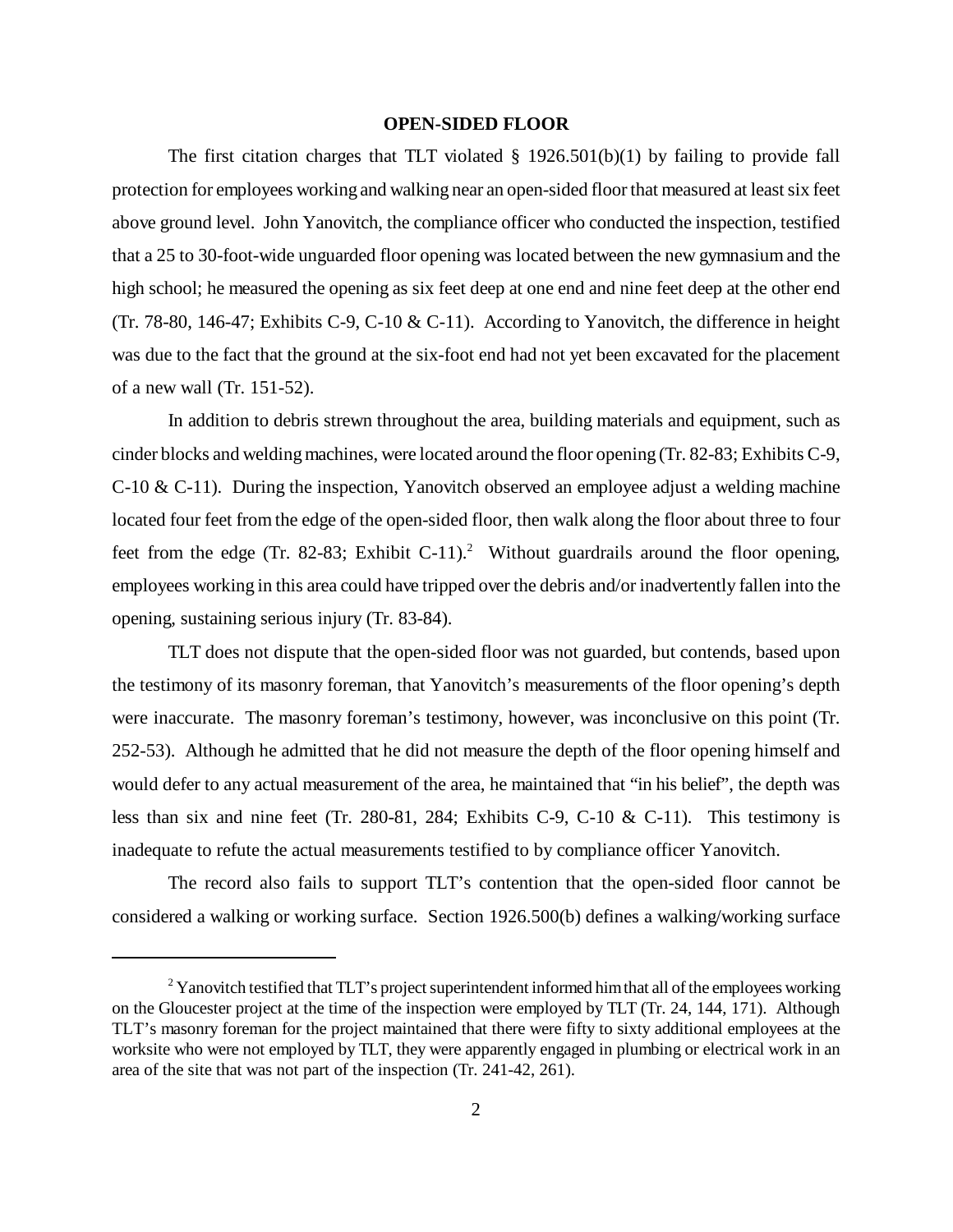as any surface on which an employee walks or works, including, but not limited to, floors. Here, the presence of various building materials and equipment around the floor opening, as well as Yanovitch's unrebutted testimony regarding his observation of an employee working in this area, clearly establishes that employees both worked and walked on this surface.

As general contractor for the project, TLT had the authority to ensure that some type of fall protection was installed around the open-sided floor in order to protect its own employees, as well as any others working at the site. *See Centex-Rooney Constr. Co.*, 16 BNA OSHC 2127, 2130, 1994 CCH OSHD 30, 621 (No. 92-0851, 1994), citing *Blount Intl. Ltd*., 15 BNA OSHC 1897, 1899, 1991-93 CCH OSHD 29,854, p. 40,750 (No. 89-1394, 1992) (general contractor may be held responsible for hazards which it reasonably could have detected or prevented by virtue of its supervisory control over the worksite). Having failed to do so, employees were exposed to potentially serious falls of at least six feet (Tr. 84). Accordingly, a serious violation of § 1926.501(b)(1) is established.

The Secretary has proposed a penalty of \$2,800. Compliance officer Yanovitch observed an employee working in close proximity to the unprotected edge of the open-sided floor and the presence of building materials and equipment around the opening serves as additional evidence of employee exposure (Tr. 82-83, 86). A six- to nine-foot fall could have caused serious physical injury or even death (Tr. 84-86). Where the gravity of the violation is high, a penalty of \$2,800 is appropriate.

#### **SAFE ACCESS**

The first item of the second citation charges that TLT violated  $\S 1926.451(a)(13)$  by failing to provide an access ladder or equivalent safe access to employees working on scaffolds measuring more than ten feet high. Compliance officer Yanovitch testified that he observed TLT employees working on three separate sets of tubular welded walk-through scaffolding for which a safe means of access was not provided (Tr. 25). Upon entering the new gymnasium, Yanovitch first observed an employee descending the framework of a four-tier scaffold (Tr. 24, 27-28). The employee was climbing down from the scaffold's second tier at a height of over twelve feet from the ground (Tr.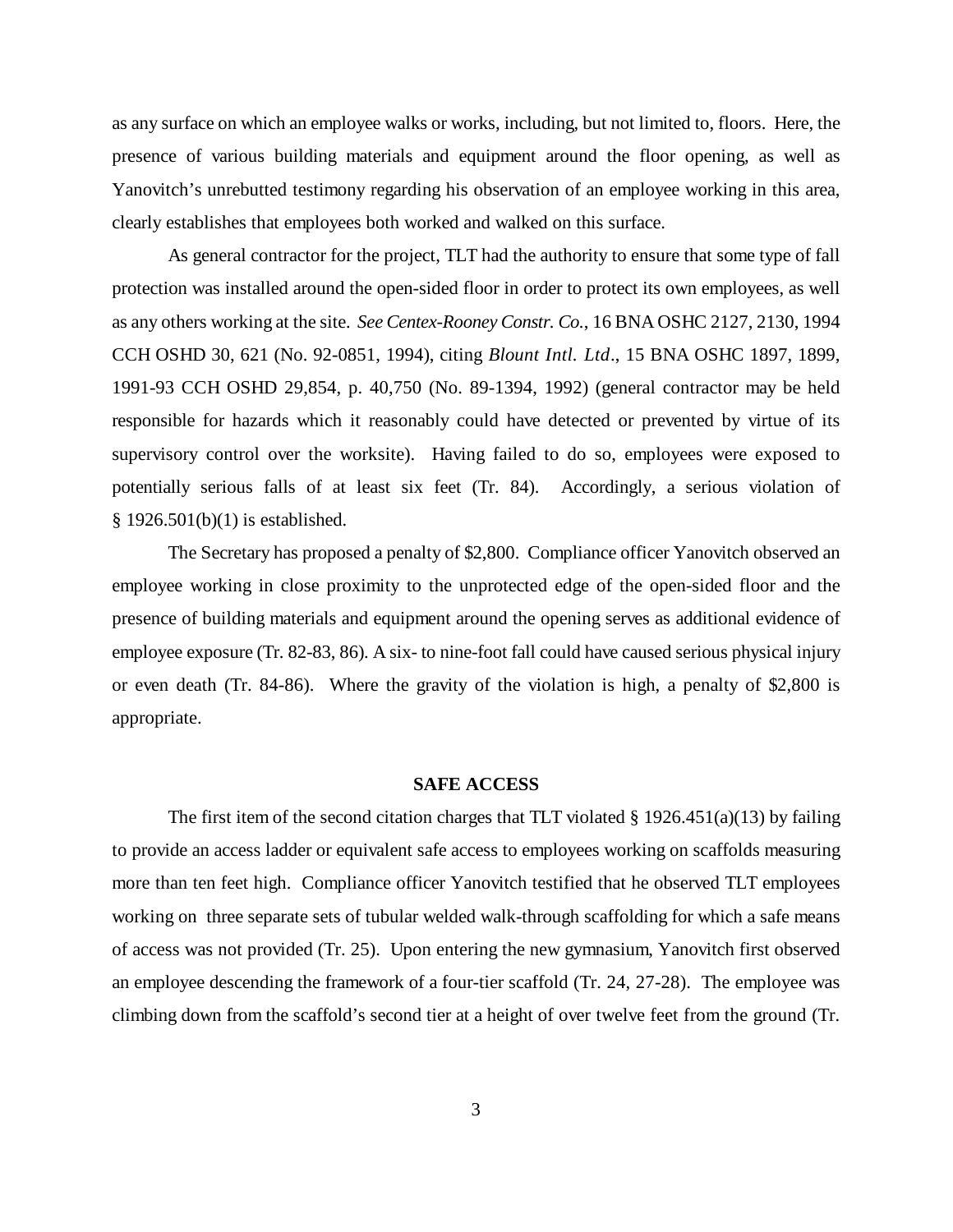27, 33; Exhibits C-2 & C-3).<sup>3</sup> To the right of this scaffold, Yanovitch observed a second set of scaffolding, also four tiers high, on which he observed an employee performing masonry work from the top tier at a height of over 25 feet from the ground (Tr. 39-43; Exhibits C-4 & C-6). Finally, outside the new gymnasium, he observed a third employee descending from the second tier of a twotier scaffold located on the roof of the high school at a height of over twelve feet from the roof floor (Tr. 45-49, 143-44; Exhibit C-5).<sup>4</sup>

According to Yanovitch, no ladder was provided at any one of these three sets of scaffolding (Tr. 27-28, 44, 49). Furthermore, the scaffolds were not specifically designed for climbing since the "rungs" of the scaffold frames were neither flat nor evenly spaced, and measured only about nine inches wide (Tr. 34-36, 45, 157). Yanovitch maintained that these conditions, as well as the presence of pins — used to attach the cross-bracing to the scaffold frame — protruding into the climbing area of the rungs, made it very difficult to safely climb the frame of this type of scaffold (Tr. 34-37, 122; Exhibit C-2).

Albert L. Loftin, a compliance officer who testified for the Secretary as an expert in scaffolding, concurred that it would be difficult not only for an employee to climb this type of scaffold in a predictable, even-paced rhythm due to the unevenly spaced rungs, but also to place and remove his feet from the narrow rungs (Tr. 37-38, 200). He stated that the rungs of the type of scaffold used by TLT at the worksite were spaced at distances ranging from 16 to 20 inches and varied in width up to nine inches (Tr. 194-95, 198; Exhibit C-15). Loftin noted that the American National Standards Institute (ANSI) standard dealing with scaffolding safety contains a section which requires safe access to be provided to any scaffold whose climbing surfaces are spaced over 16 inches apart and are less than ten inches in length (Tr. 199-200; Exhibit C-16 at § 4.18(2)). In addition to the ANSI standard,

<sup>&</sup>lt;sup>3</sup> The record establishes that each tier of a standard open-ended frame, walk-through type of scaffold measures six feet, four inches high (Tr. 32, 185, 193-94; Exhibits C-12 & C-15). Yanovitch confirmed this measurement by measuring the height of the first tier of each scaffold he observed inside the new gymnasium during his inspection (Tr. 31, 42, 60). In each case, the first tier of scaffolding was six feet, six inches high, the additional two inches was due to the presence of a screw jack at the base of the frame (Tr. 31, 42, 60, 194).

<sup>&</sup>lt;sup>4</sup> Yanovitch did not actually measure the height of the exterior scaffold's first tier, but assumed that since it was of the same type as that used inside the building, it was the standard six-foot, four-inch-high scaffold, with an additional two inches because of the screw jack (Tr. 48).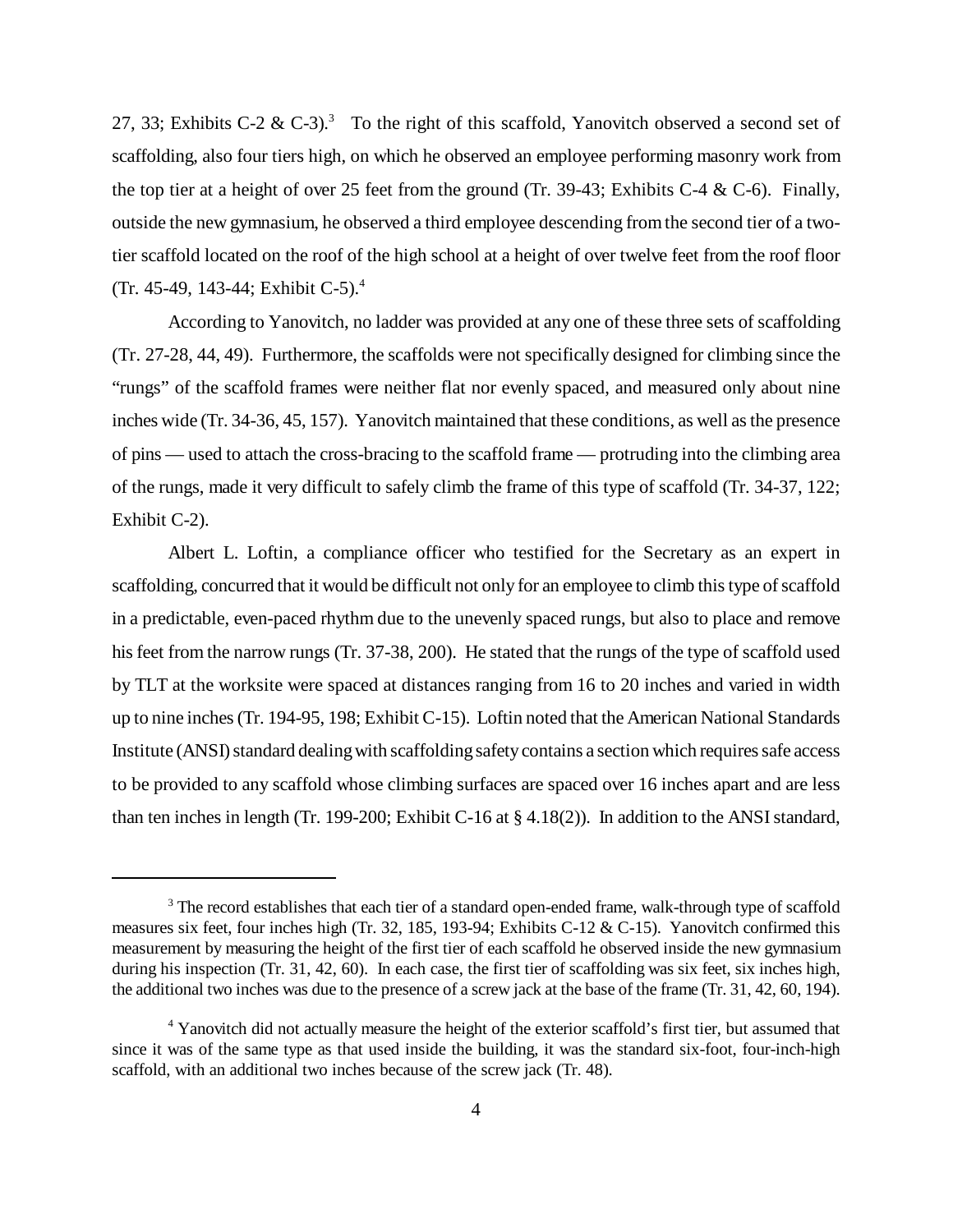he testified that literature from a well-known scaffolding manufacturer, including safety materials provided to the users of its equipment, also prohibit climbing the frames of this type of scaffold and require that a separate means of access be used (Tr. 183, 186-92; Exhibits C-12 at 6, C-13, & C-14 at 6, #28-29).

TLT makes several arguments. First, TLT argues that the two scaffolds inside the new gymnasium were being dismantled and therefore, ladder access was not required. The Secretary concedes that during the building or dismantling of scaffolds, employees are permitted to climb the scaffold frames (Tr. 92-93, 165, 202).<sup>5</sup> According to TLT's masonry foreman, no work was being performed on either of the scaffolds in question and both were in the process of being dismantled in order to be used in another area of the work site (Tr. 243-44). As proof that dismantling had occurred, TLT noted that the first scaffold observed by Yanovitch was missing an upright on its fourth tier, and the second scaffold he observed had a stack of scaffolding sections tied to the end of its second tier (Tr. 114-17, 123-25; Exhibits C-2 through C-4 & C-6).

Yanovitch testified that he saw no evidence to suggest that either of these scaffolds was being dismantled (Tr. 29-30, 109-14). He indicated, and both compliance officer Loftin and TLT's masonry foreman confirmed, that it typically takes two employees to dismantle a scaffold, and both of the employees observed on these scaffolds were alone (Tr. 30, 54, 202, 244-45). Although TLT suggested that these men may have been assisted in dismantling their respective scaffolds by a large forklift-type machine known as a "lull", Yanovitch testified that he never saw a lull inside the new gymnasium while he was conducting his inspection (Tr. 218, 223, 264-65, 291-92; Exhibit C-5). TLT's masonry foreman, who testified that there were two lulls present at the worksite, could not confirm that one was actually being used inside the building at the time of the inspection (Tr. 264-65, 267-69).

Moreover, at least one of the employees observed by compliance officer Yanovitch was engaged in some type of masonry work. Yanovitch testified that he observed this employee, located

<sup>&</sup>lt;sup>5</sup> OSHA does not enforce the requirements of the cited standards during the building or dismantling of scaffolds because it would be infeasible to provide guardrails and/or ladders during such a rapid process (Tr. 165, 202). *See, e.g., Baker Concrete Constr. Co.*, 17 BNA OSHC 1236, 1237, 1995 CCH OSHD¶ 30,768 (No. 93-606, 1995) (discussion of OSHA's interpretation of § 1926.431(a)(13) regarding ladder use during erection and dismantling operations).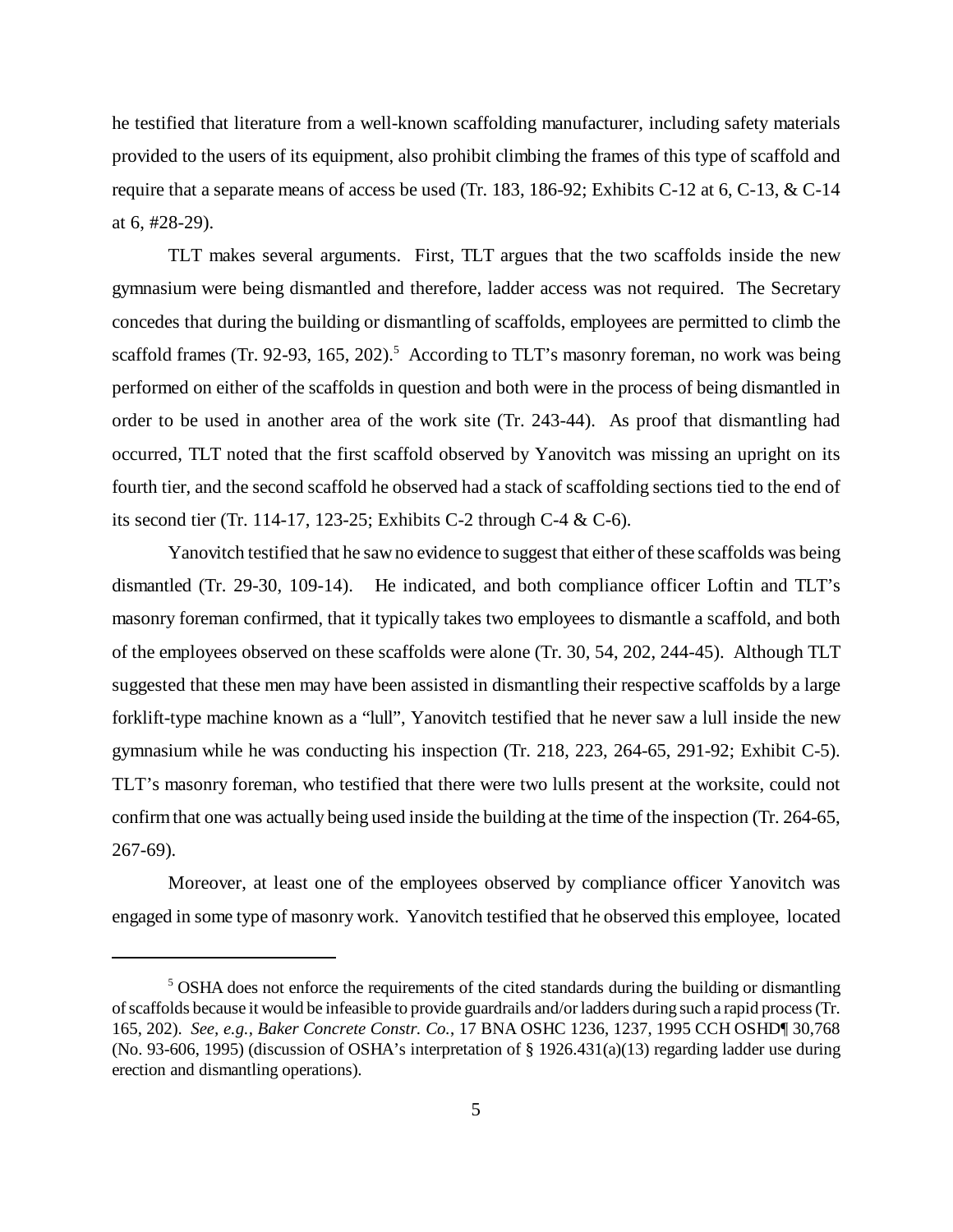on the planked top tier of a four-tier scaffold, bend over and use a trowel to remove mortar from a bucket (Tr. 40-41, 54, 119-21, 166; Exhibits C-4 & C-6). In response, TLT's masonry foreman maintained that the masonry work in this particular area was complete, and that the observed employee was a laborer and therefore, not trained to do masonry work (Tr. 244). However, photographs of the scaffold in question confirm the presence of planking and work materials on the tier where the observed employee was standing (Tr. 41-42; Exhibits C-4 & C-6). All of the witnesses at the hearing, including the masonry foreman, testified that removing work materials and planking are the first two steps, respectively, of any scaffold dismantling process (Tr. 118, 161-62, 164, 203- 06, 272-74). Thus, their presence directly contradicts any claim that the scaffold was being dismantled. That a stack of scaffolding sections was secured to the second tier of the scaffold does not undermine this conclusion (Tr. 125, 164, 206, 277; Exhibits C-4 & C-6).

With regard to the first scaffold observed by compliance officer Yanovitch, TLT's masonry foreman again testified that the work in this area was complete and that the scaffold was being dismantled for use in another area of the site (Tr. 243). Although Yanovitch admitted that there were no visible tools on the scaffold and that he did not know exactly what the employee he observed was doing prior to climbing down the scaffold, the presence of planking on all four tiers suggests that the scaffold was still in use (Tr. 109-14; Exhibits C-2 & C-3). Indeed, with full planking in place on the upper tiers of the scaffold and only one employee in the area, neither the missing upright on the fourth tier nor the presence of two planks leaning against the bottom tier establish that the scaffold was being dismantled (Tr. 117-18; Exhibits C-2 & C-3). As both compliance officers testified, a single upright in the middle of the scaffold's fourth tier would not have been the starting point of any dismantling process (Tr. 118, 161-62, 204). Therefore, the record fails to support TLT's claim that either of the scaffolds in question was being dismantled.

Second, TLT argues that while a ladder may not have been directly provided at each of the scaffolds, a ladder was present and available inside the new gymnasium. Compliance officer Yanovitch testified that a ladder was located about fifty feet away from the second set of scaffolding he observed and was being used by employees engaged in masonry work on the top tier of another set of scaffolding (Tr. 44-45, 126, 157; Exhibit R-2). Section 1926.451(a)(13) specifically states that a ladder or equivalent safe access shall be "provided". The Review Commission has held that the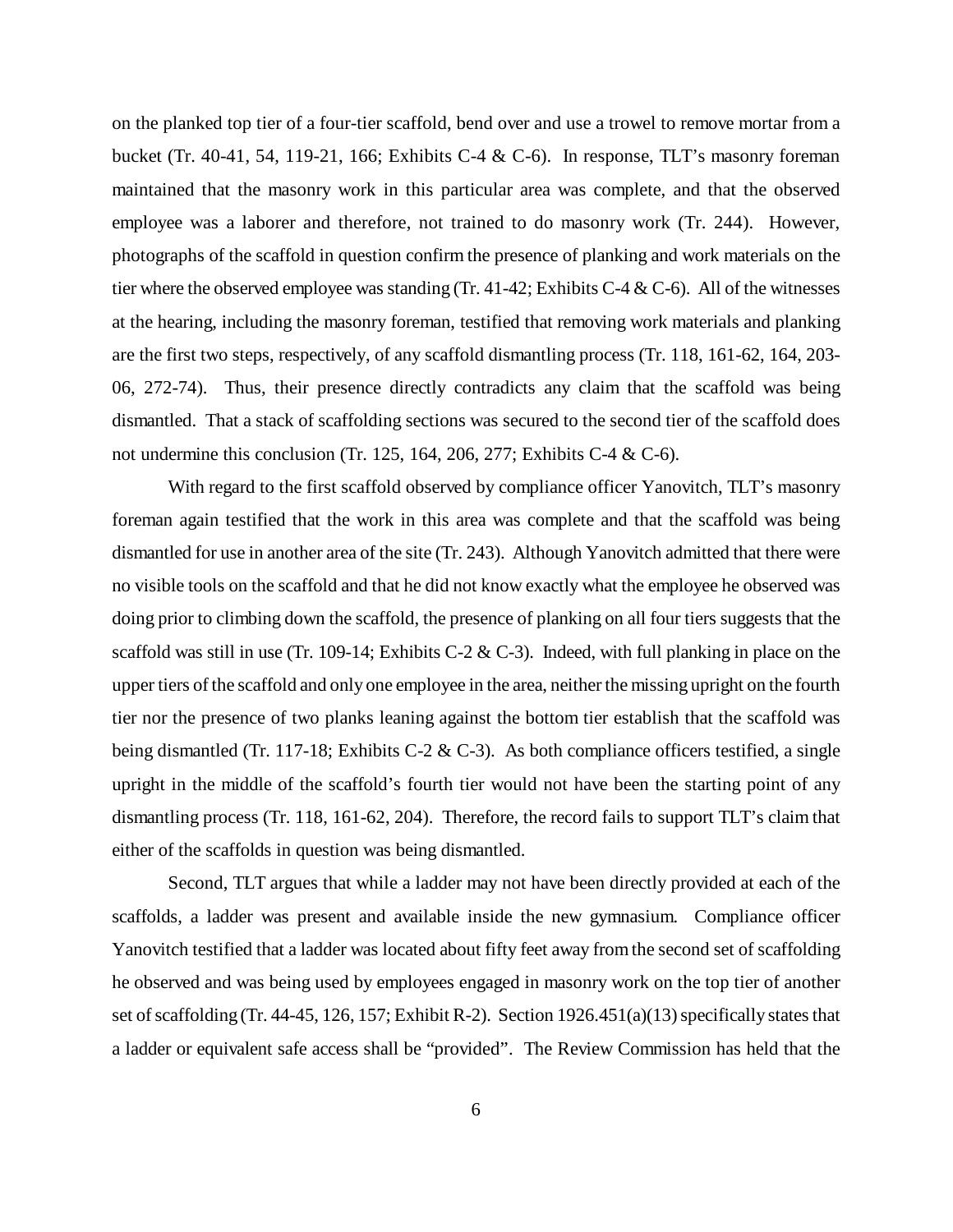term "provide" is not ambiguous and is commonly understood to mean "furnish" or "make available". *Pratt & Whitney Aircraft Group*, 12 BNA OSHC 1770, 1775, 1986-87 CCH OSHD ¶ 27,564 (No. 80-5830, 1986), *aff'd*, 805 F.2d 391 (2d Cir. 1986). *See also Borton, Inc. v. OSHRC*, 734 F.2d 508, 510 (10th Cir. 1984) (plain meaning of phrase "shall be provided" under § 1926.451(a)(13) is that employer must furnish or make available, not require the use of, an access ladder). TLT was obligated only to make a ladder available to employees, not to actually require its use.

That a ladder was present in the new gymnasium, however, does not mean it was readily "available". Here, the ladder in question was being used by another group of employees working on a different set of scaffolding. Where work was being performed simultaneously from more than one scaffold located inside the new gymnasium, it would be unreasonable and unrealistic to expect employees to share one ladder for the purposes of safe access to all scaffolds. An employee using the ladder to access a scaffold could become "stranded" and constrained to climb the scaffold's framework should another employee remove the ladder to access a different scaffold. This does not constitute safe access under the terms of the standard.

Finally, with regard to the scaffold located on the exterior of the new gymnasium, TLT suggested that the employee observed by compliance officer Yanovitch was not employed by TLT (Tr. 143-44, 171; Exhibit C-5). But when questioned about the identity of this employee, TLT's masonry foreman was unable to state whether the employee worked for TLT because he could not clearly see the worker's face in a photograph of the scaffold in question (Tr. 242-43; Exhibit C-5). As previously observed, *supra* n. 2, Yanovitch was told by TLT's project superintendent that all of the employees onsite worked for TLT. TLT has failed to prove otherwise. Accordingly, the first item of citation 2 is sustained.

### **GUARDRAILS**

The second item of citation 2 charges that TLT violated § 1926.451(d)(10) by failing to install standard guardrails on tubular welded scaffolds measuring more than ten feet high. Compliance officer Yanovitch testified that he observed two sets of scaffolds inside the new gymnasium on which employees were working without the protection of guardrails. The first was one of the scaffolds he observed in connection with the safe access violation; on this unprotected scaffold, an employee was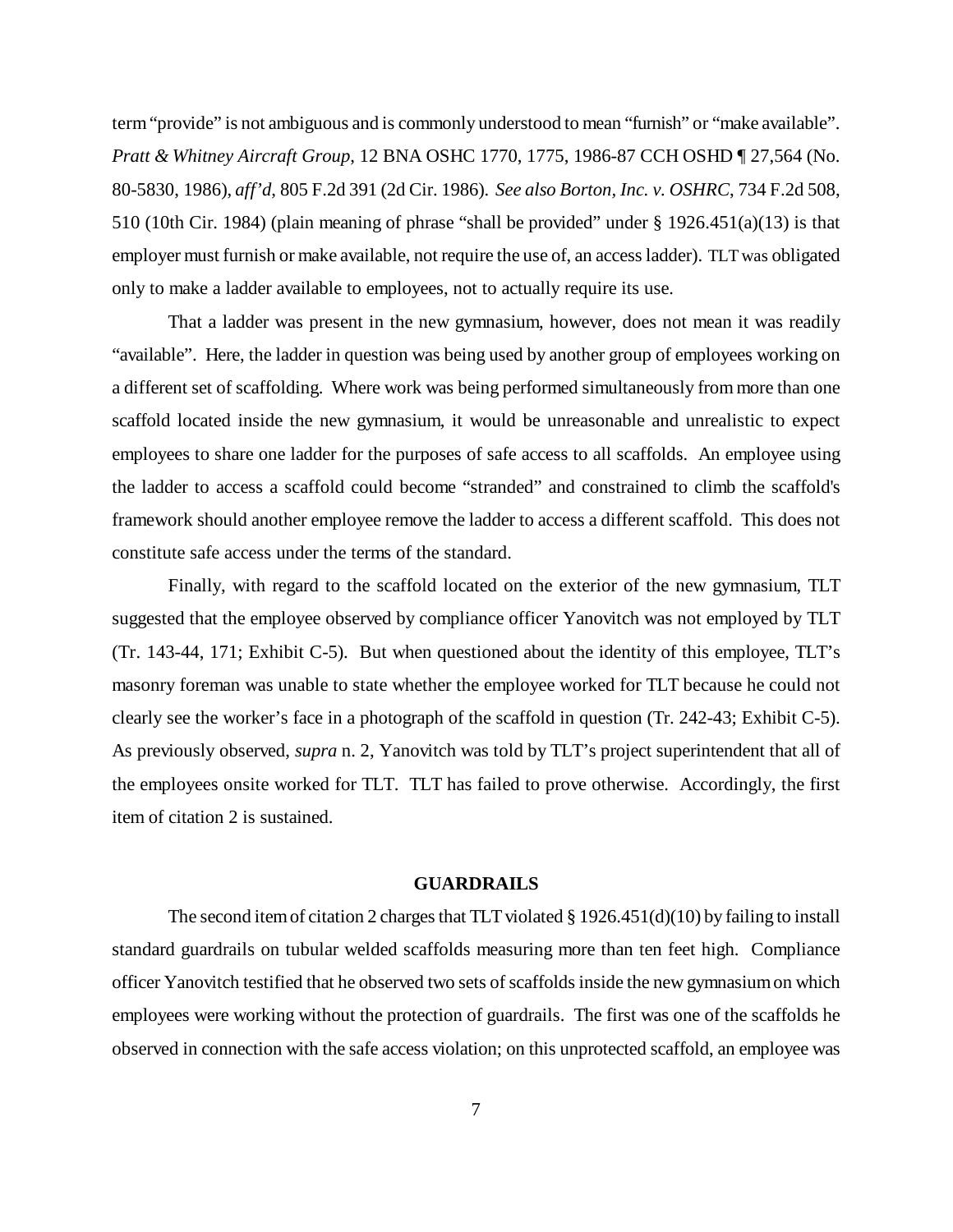performing masonry work over 25 feet from the ground on the top tier of a four-tier scaffold (Tr. 52- 54; Exhibits C-4 & C-6). The second scaffold Yanovitch observed was located to the left of the gymnasium entrance and had four employees working on its top tier (Tr. 55-56; Exhibits C-7 & R-2).<sup>6</sup> Although a guardrail system was properly installed along the front of the scaffold's top tier, an extended portion at the rear of the scaffold known as an "outrigger" was not adequately guarded at the side, exposing an employee working on the outrigger to a fall of over 19 feet (Tr. 58, 126-29, 132-33, 138-39; Exhibits C-7 & R-2).

As with the previous violation, TLT argues that the first scaffold observed by Yanovitch was being dismantled at the time of the inspection and therefore, did not require a guardrail. However, as we have noted, the record fails to support TLT's claim. Yanovitch credibly testified that he saw no evidence to suggest that any of the scaffolds he observed were being dismantled. On this particular scaffold, both planking and work materials were still present, and the only employee on the scaffold was engaged in masonry work, not dismantling. These facts establish conclusively that the scaffold was still in use and not being dismantled.

With regard to the second scaffold, TLT contends that various components located at the end of the scaffold served as substitute fall protection for the employee working on the outrigger. A photograph of the area shows three potential candidates for this alternative protection: a ceiling girder; a support brace known as a "tie-in"; and the top rail of a guardrail system (Tr. 129-30, 135-38; Exhibit C-7). However, none of these components, alone or together, satisfy the requirements of the cited standard. According to  $\S 1926.451(d)(10)$ , a standard guardrail is approximately 42 inches high and consists of a top rail, a midrail, and a toeboard (Tr. 52, 128, 140). Here, the single guardrail installed at the end of the scaffold did not extend all the way to the wall, leaving the outrigger portion of the scaffold unprotected (Tr. 132-33, 138; Exhibit C-7). The ceiling girder was estimated by compliance officer Yanovitch to be located at the employee's shoulder, at least four feet above the bottom of the outrigger (Tr. 136; Exhibit C-7).<sup>7</sup> Even TLT's masonry foreman estimated the height

<sup>&</sup>lt;sup>6</sup> As indicated, *supra*, this was the same scaffold on which employees were using the only ladder available inside the new gymnasium (Tr. 126-27; Exhibit R-2).

 $7$  Yanovitch's four-foot estimate was measured from the ceiling girder to the top of a wooden plank (continued...)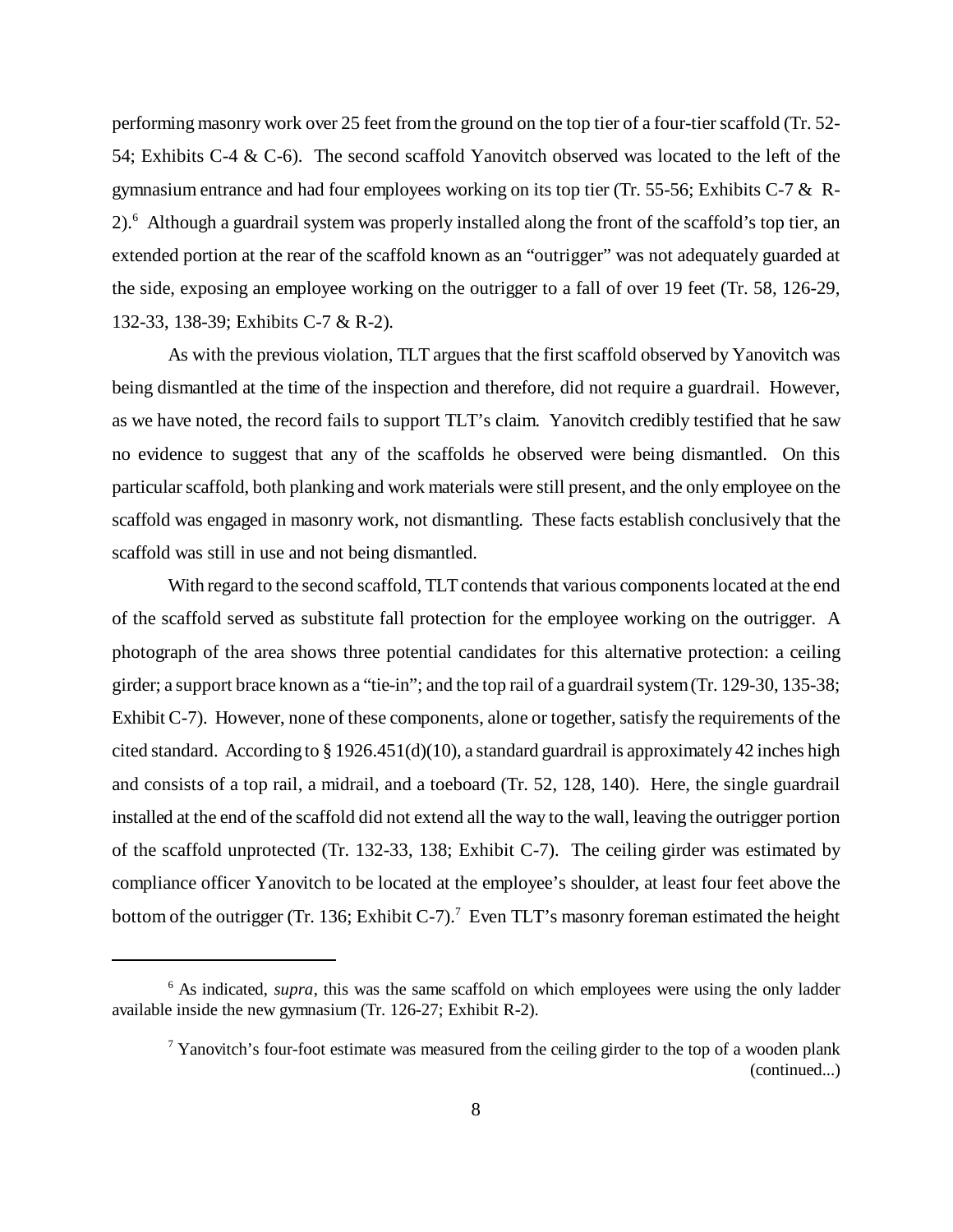of the ceiling girder to be at about head or neck level on the employee working on the outrigger (Tr. 245-50, 277-78). Similarly, the "tie-in" brace, located below the ceiling girder, ran from the scaffold to the wall at an upward angle and therefore, was approximately the same height as the girder (Tr. 59, 136-38; Exhibit C-7).<sup>8</sup> At this height, both the ceiling girder and the tie-in brace were much too high to constitute adequate fall protection under the terms of the cited standard (Tr. 247-48, 250).<sup>9</sup> Finally, there was no midrail or toeboard installed on the outrigger (Tr. 129, 133, 141-42).

Without proper guardrails on either of the scaffolds observed by Yanovitch, the employees working on them were exposed to falls ranging from 19 to 25 feet. Accordingly, the second item of citation 2 is sustained.

### **WILLFULNESS**

The Secretary contends that both scaffolding violations under citation 2 should be characterized as willful. A violation is willful if committed "with intentional, knowing or voluntary disregard for the requirements of the Act or with plain indifference to employee safety." *Williams Enterp., Inc.*, 13 BNA OSHC 1249, 1256, 1986-87 CCH OSHD ¶ 27,893 (No. 85-355, 1987). A willful violation is differentiated from a nonwillful violation by a heightened awareness, a conscious disregard or plain indifference to employee safety. *Id.* at 1256-57.

The Secretary argues that TLT had a heightened awareness of both the safe access and guardrail requirements because it had been informed by OSHA about compliance with these standards five times in the two years prior to the current inspection, three instances occurring in the month previous to the current inspection (Tr. 61-62, 71-72). In April of 1994, one of TLT's superintendents was informed by a compliance officer conducting an inspection of a TLT worksite about compliance

 $\sqrt[7]{}$ ...continued)

laying on some cement blocks piled at the end of the outrigger (Tr. 136).

<sup>&</sup>lt;sup>8</sup> Because of its close proximity to the ceiling girder in the area above the outrigger, the tie-in brace could not serve as a midrail should the girder be considered the top-rail of any guardrail system (Tr. 142-43).

 $9$  TLT attempted to refute Yanovitch's testimony regarding the height of the ceiling girder and the tie-in brace by referencing a pile of cement blocks located at the front edge of the scaffold (Tr. 140-42, 247-48; Exhibits R-2 & C-7). TLT was unable, however, to definitively establish the height of these blocks (Tr. 140-41).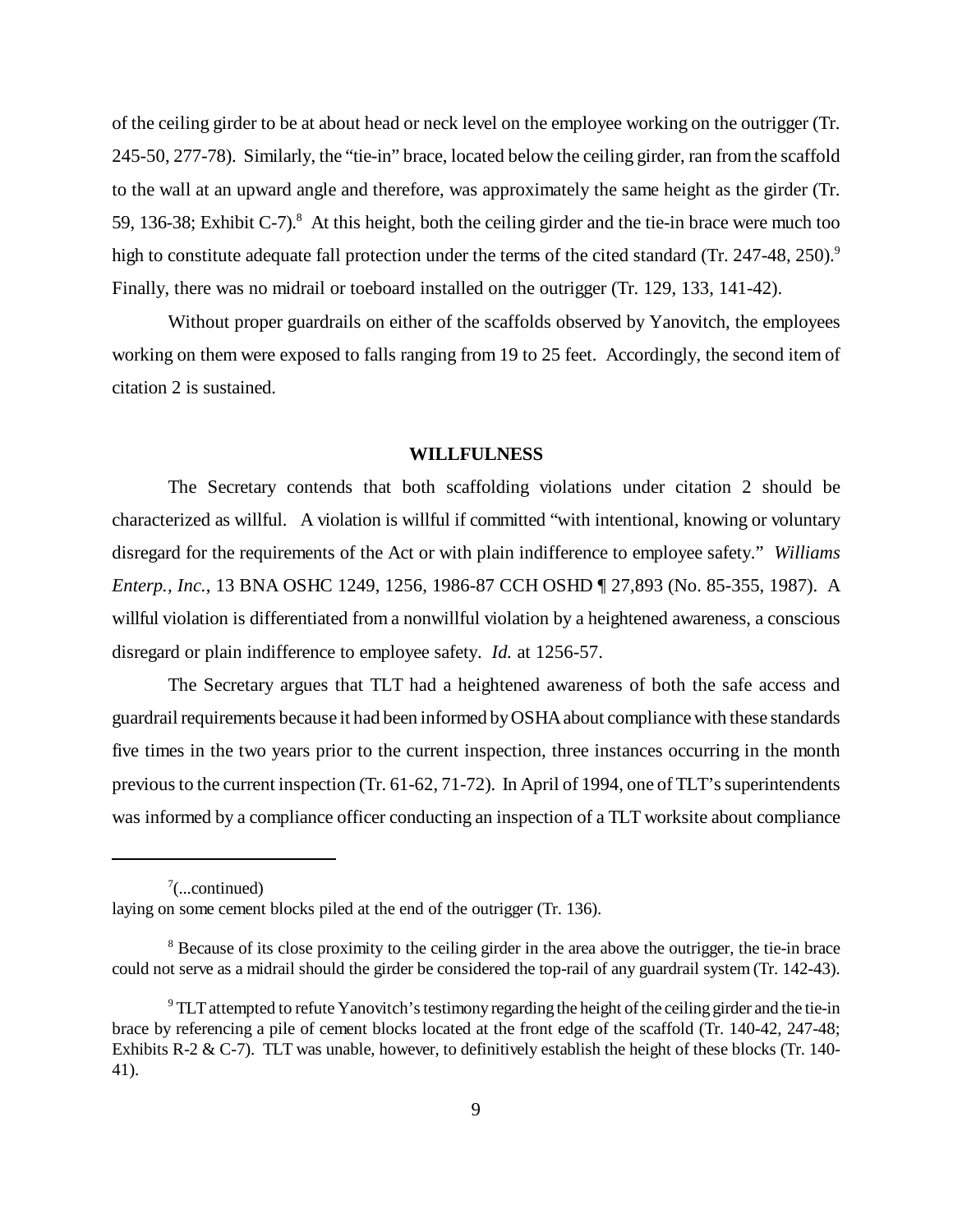with the safe access and guardrail requirements (Tr. 63, 65-66, 68-69). The citations issued pursuant to this inspection were settled and in the settlement agreement, TLT specifically agreed to comply with the guardrail requirements for scaffolds at all future worksites (Tr. 66-70; Exhibit C-8). In April of 1995, another TLT superintendent was informed by a compliance officer again about the same scaffolding safety requirements (Tr. 70-71, 159). No citations were issued in connection with this inspection (Tr. 71).

In August of 1995, one month before the current inspection in Gloucester, Massachusetts, compliance officer Loftin visited a TLT worksite located in Salem, Massachusetts, on three separate occasions and informed the project superintendent at all three visits that TLT was in violation of both the safe access and guardrail requirements (Tr. 72-73, 207-14).<sup>10</sup> Loftin testified that he had observed employees at the Salem worksite climbing scaffold frames and working on scaffolds without guardrail protection (Tr. 72-73, 211-14). The citation issued in connection with this inspection was contested by TLT and is addressed in a companion case also decided on this date (Docket No. 96-0238) (Tr. 73).

TLT is an experienced contractor and according to the record, was well aware of the fundamental safety requirements associated with scaffolding work (Tr. 75-76, 235, 237-38). Indeed, TLT's masonry foreman characterized the use of guardrails on scaffolds as "[t]he most important thing", and TLT's project superintendent admitted to Yanovitch during the inspection that he was familiar with the requirements (Tr. 63, 237-38). TLT's failure to employ these safety measures constitutes not only a conscious disregard of the requirements of the cited standards, but also an indifference towards the safety of its employees. Accordingly, the scaffolding violations are affirmed as willful.

The Secretary has proposed a \$28,000 penalty for each willful violation. Under the circumstances, these penalties are appropriate. Four TLT employees were observed on scaffolds ranging in height from 12 to 25 feet; without safe access and/or adequate guardrail protection, they were exposed to falls that could have resulted in serious physical injury or even death (Tr. 43, 49-50, 55, 60). TLT's history with OSHA over the two years prior to the occurrence of these violations

<sup>&</sup>lt;sup>10</sup> Official notice is taken that the two Massachusetts cities are located approximately 15 miles apart.